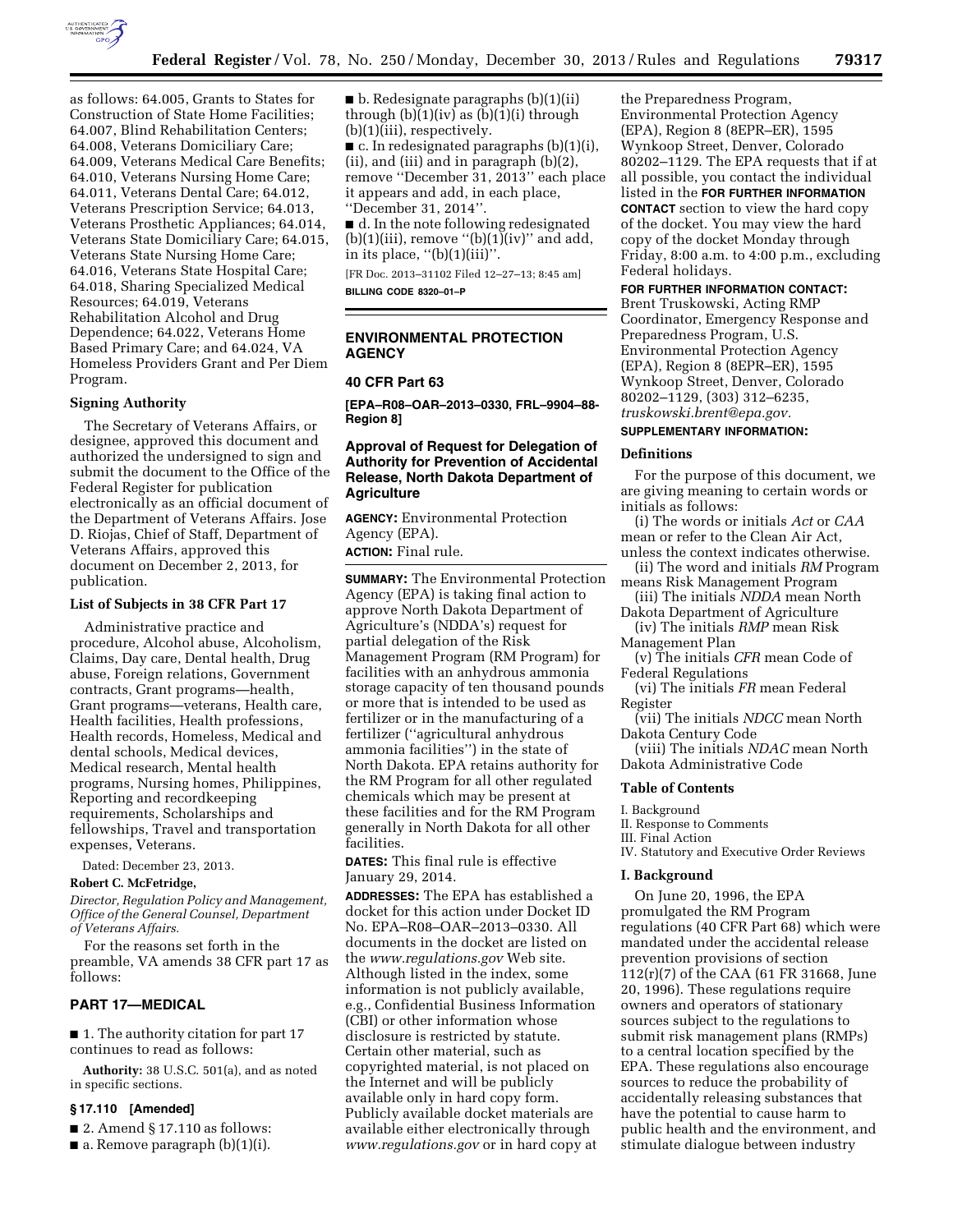and the public to improve accident prevention and emergency response practices.

Section 112(l) of the CAA and 40 CFR part 63, Subpart E authorize the EPA to approve state rules and programs to be implemented and enforced in place of certain CAA requirements, including the RM Program set forth at 40 CFR part 68. Under 40 CFR 63.95(b), the State's Part 68 program shall contain the following elements, consistent with the procedures in section 63.91, that an approvable State Accidental Release Prevention program is regulating:

• A demonstration of the State's authority and resources to implement and enforce regulations that are no less stringent than the regulations of 40 CFR Part 68, Subparts A through G and section CFR 68.200;

• A requirement that any source subject to the State's Part 68 program submit a RMP that reports at least the same information in the same format as required under Part 68, Subpart G;

• Procedures for reviewing RMPs and providing technical assistance to stationary sources including small businesses; and

• A demonstration of the State's authority to enforce all Part 68 requirements must be made, including an auditing strategy that complies with section 68.220.

For a program that covers all of the federally-listed chemicals (a ''complete program'') or a program covering less than all of the federally-listed chemicals (a ''partial program'') the State must take delegation of the full part 68 program for the federally-listed chemicals it regulates. For additional details regarding these requirements, refer to our proposal notice cited above.

The NDDA has a program in place for regulation of anhydrous ammonia facilities under authority of North Dakota Century Code (NDCC) 19–20.2 and 19–20.3 and promulgated in North Dakota Administrative Code (NDAC) 7– 12–03–03, which addresses RM Program requirements and adopts 40 CFR Part 68 requirements by reference.

NDCC 19–20.2 provides general authority for the NDDA to license and regulate anhydrous ammonia facilities with a capacity exceeding six thousand gallons, engineering requirements for tanks, valve fittings, and other equipment, and siting requirements that specify minimum distances between anhydrous ammonia storage tanks and adjoining property lines, residences, places of public assembly, and institutional residences. NDCC 19–20.2 also provides the NDDA authority to enter any public or private premises to inspect equipment and respond to

complaints. If violations are found, NDCC 19–20.2 allows the NDDA to issue cease and desist orders, revoke or suspend facility licenses, and issue civil penalties.

NDCC 19–20.3–01 gives the Agriculture Commissioner authority to determine compliance with the RM Program requirements set forth in 40 CFR Part 68 by providing the Commissioner authority to:

1. Request information from any person that sells, stores, or handles anhydrous ammonia for agricultural purposes, and is required to comply with the RM Program requirements.

2. Conduct inspections of any person that sells, stores, or handles anhydrous ammonia for agricultural purposes, and is required to comply with the RM Program requirements.

3. Obtain and review RMPs required under 40 CFR Part 68, and other records applicable to any person that sells, stores, or handles anhydrous ammonia for agricultural purposes, and is required to comply with the RM Program requirements.

The NDAA has requested partial delegation of the RM Program for facilities with an anhydrous ammonia storage capacity of ten thousand pounds or more that is intended to be used as fertilizer or in the manufacturing of a fertilizer (''agricultural anhydrous ammonia facilities''). After a thorough review (as described in detail in our proposal notice) of North Dakota's partial delegation request, the pertinent statutes and regulations, and after appropriate public notice of the proposed delegation, Region 8 finds that such a delegation is appropriate in that North Dakota has satisfied the criteria in 40 CFR 63.91 and 63.95 by demonstrating it has adequate and effective authorities, resources, and procedures in place for implementation and enforcement of agricultural anhydrous ammonia facilities subject to the RM Program. As approved, North Dakota has the primary authority and responsibility to carry out elements of the RM Program for agricultural anhydrous ammonia facilities within the State, including on-site inspections, recordkeeping reviews, audits, compliance assistance and outreach, and non-criminal enforcement. The EPA will retain the RM Program for all other regulated chemicals which may be present at these facilities. *See* 40 CFR 68.130. For additional information, please see the proposed rule, ''Approval of North Dakota Request for Partial Delegation of Prevention of Accidental Release, Clean Air Act Section 112(r) Program'' EPA–R08–OAR–2013–0330, 78 FR 66321 (Nov. 5, 2013).

### **II. Response to Comments**

We received no comments on our proposed approval of NDDA's request for delegation.

#### **III. Final Action**

The EPA is approving NDDA's request for partial delegation of authority to implement and enforce (with the exception of criminal enforcement) the RM Program for agricultural anhydrous ammonia facilities as defined by NDAC 7–12–03–03. This delegation will extend to agricultural anhydrous ammonia facilities in North Dakota that are sources subject to the accidental release prevention regulations in 40 CFR Part 68,<sup>1</sup> with the exception of sources in Indian country as defined by 18 U.S.C. 1151.

If the EPA determines that NDDA's procedures for enforcing or implementing the 40 CFR part 68 requirements are inadequate, or are not being effectively carried out, this delegation may be revoked in whole or in part in accordance with the procedures set out in 40 CFR 63.96(b). In instances where there is a conflict between a NDDA interpretation and a Federal interpretation of applicable regulations in 40 CFR part 68, the Federal interpretation must be applied if it is more stringent than that of the NDDA. The Administrator retains the specific authorities under 40 CFR 68.120 regarding the petition process for modifying the list of regulated substances identified in 40 CFR 68.130.2 Although the NDDA has primary authority and responsibility to implement and enforce the chemical accident prevention provisions for agricultural anhydrous ammonia, nothing shall preclude, limit, or interfere with the authority of the EPA to exercise its enforcement, investigatory, and information gathering authorities concerning this part of the Act.

## **IV. Statutory and Executive Order Reviews**

Under the CAA, the Regional Administrator is authorized to approve program delegation when that program complies with the provisions of the CAA and applicable federal regulations (42 U.S.C. 7410(k), 40 CFR 52.02(a)). Thus, in reviewing delegation requests, the EPA's role is to review and approve state programs provided that they meet the criteria of the CAA. Accordingly,

<sup>1</sup>EPA notes that under 40 CFR 68.125, ammonia used as an agricultural nutrient, when held by farmers, is exempt from all provisions of part 68.

<sup>2</sup>Accordingly, the NDDA rules do not incorporate by reference 40 CFR 68.120.